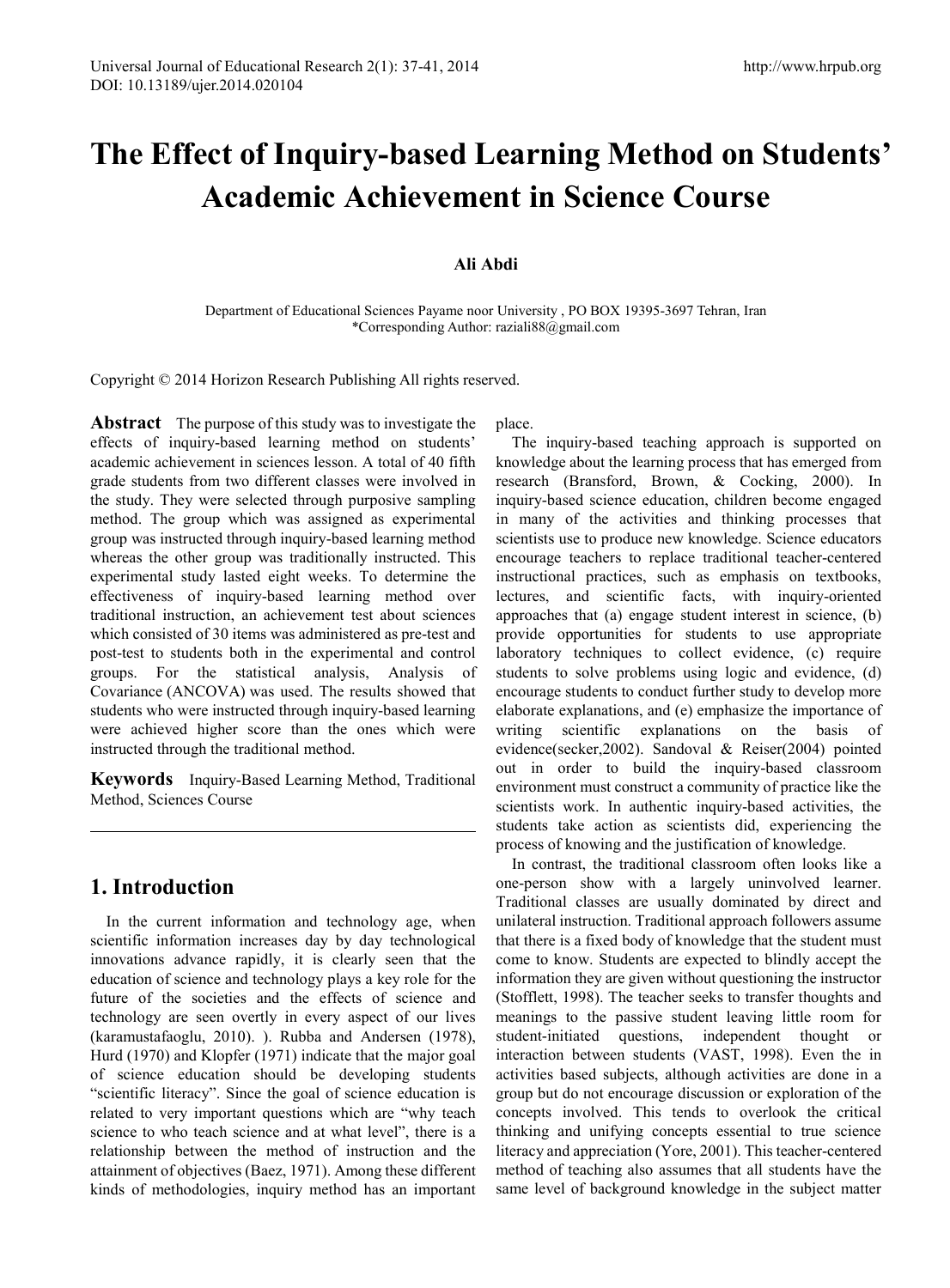and are able to absorb the material at the same pace (Lord, 1999).

There are different forms of inquiry learning(Bulbul,2010). In structured inquiry the teacher provides the input for the student with a problem to investigate along with the procedures and materials. This type of inquiry learning is used to teach a specific concept, fact or skill and leads the way to open inquiry where the student formulates his own problem to investigate. An example of a structured inquiry learning approach is the Learning Inquiry Cycle Model, based on Piagets theory of cognitive learning (Bevevino, Dengel, & Adams, 1999). The learning cycle model is a teaching procedure consistent with the inquiry nature of science and with the way children naturally learn (Cavallo & Laubach, 2001). Many versions of the learning cycle appear in science curricula with phases ranging in number from 4E to 5E to 7E. Regardless of the quantity of phases, every learning cycle has at its core the same purpose (Settlage, 2000). In this study, 5E learning cycle instruction model by Bybee et al., (2006) was used. It requires the instruction of five discrete elements: (a) Engagement: The teacher or a curriculum task accesses the learners' prior knowledge and helps them become engaged in a new concept through the use of short activities that promote curiosity and elicit prior knowledge. (b)Exploration: Exploration experiences provide students with a common base of activities within which current concepts (particularly misconceptions), processes, and skills are identified and conceptual change is facilitated. (c)Explanation: The explanation phase focuses students' attention on a particular aspect of their engagement and exploration experiences and provides opportunities to demonstrate their conceptual understanding, process skills, or behaviors. This phase also provides opportunities for teachers to directly introduce a concept, process, or skill. (d)Elaboration: After receiving explanations about main ideas and terms for their learning tasks, it is important to involve the students in further experiences that extend, or elaborate, the concepts, processes, or skills. This elaboration phase facilitates the transfer of concepts to closely related but new situations. In some cases, students may still have misconceptions, or they may only understand a concept in terms of the exploratory experience. (e)Evaluation: This is the important opportunity for students to use the skills they have acquired and evaluate their understanding. In addition, the students should receive feedback on the adequacy of their explanations. Informal evaluation can occur at the beginning and throughout the 5E sequence. The teacher can complete a formal evaluation after the elaboration phase. This is the phase in which teachers administer assessments to determine each students level of understanding (Bybee et al., 2006).So, the purpose of this study is to examine the effects of inquiry-based instruction supported 5E learning cycle on 5 grade students' achievements as a school subject. This study, seeks the answer to the following question: Is teaching science with inquiry-based instruction supported 5E learning cycle more effective than traditional science teaching methods?

# **2. Hypothesis**

There will be no significant difference in the mean gain achievement scores of the learners in controlled group and experimental group.

# **3. Methodology**

### **A. Design of the Study**

This research was a quasi-experimental study with non-equivalent groups, which includes pre and post-test design with the control group. Since the classes were formed at the beginning of the semester by school administration, it was not possible to assign students randomly to both experimental and control groups. But the classes were randomly assigned as control and experimental group.

The experiment design pattern is shown in Figure 1. In the pattern below, O1 is experiment group while O2 is control group. "X" represents treatment i.e. Inquiry-Based teaching approach (learning cycle model).

| Groups                | Pre-test | Experiment<br>treatment | Post test |  |
|-----------------------|----------|-------------------------|-----------|--|
| Experimental<br>group | O        |                         | $^{O}$    |  |
| Control group         |          |                         |           |  |

**Figure 1.** The experiment design pattern

### **B. Sampling**

The study was conducted with 20 experimental and 20 control group girl students at 5th grade in primary schools in Kermanshah, Iran. The selection of the school had been done through purposive sampling method. Classes were randomly assigned as the "control" and "experimental" groups. In order to ensure the equivalence at experimental and control groups, students' previous year graduate points of achievement (GPA), intelligence fields, the number of students at the groups and pretest results were taken into account. It was found that experimental group was statistically equal to control group.

## **C. Instrument**

Academic Achievement Test was given to both groups as pre-test and post-test. The test included 30 multiple-choice items to measure the students' academic achievement. Each question had one correct answer and three 'distracters'. This was a teacher made test and it has been based on the table of specification. This table was organized for 3 chapters of the course "sciences education". The content validity of the study was examined by two sciences teachers, one researcher and one university professor. The internal consistency reliability (Cronbach's alpha) of this test was found to be 0.75.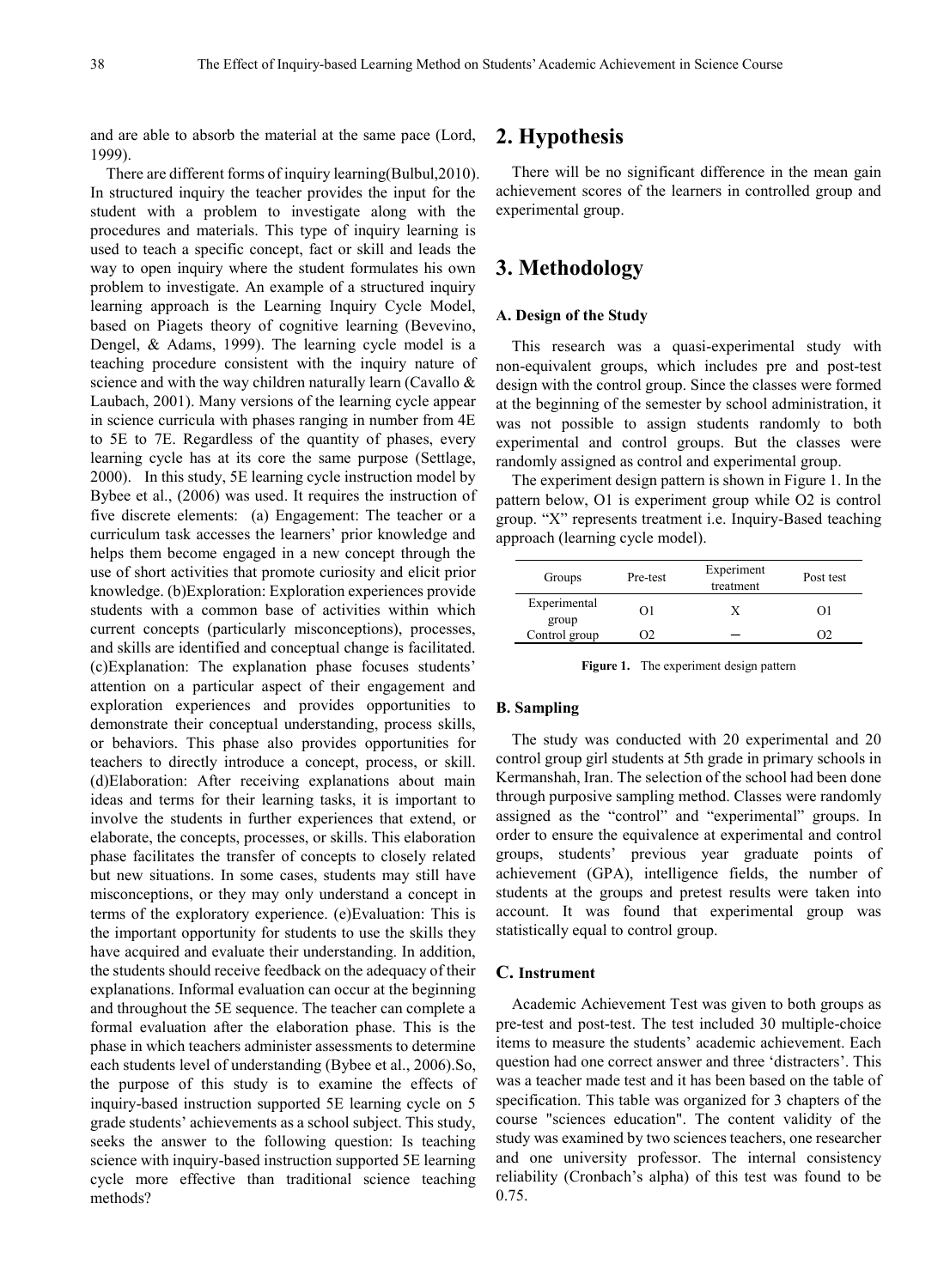#### **D. Procedures**

The researcher used the following two treatments in the present study:

- a Taught by using 5E learning cycle (experimental group)
- Taught by using traditional method (control group)

Both groups were instructed by the same sciences teacher. Before the implementation of treatment the teacher was informed about the purpose of the study and 5E learning cycle based instruction.

In order to check the implementation of both treatments in control and experimental groups classroom observations were carried out. In the control group, implementation of instruction based on traditional method, in the experimental group implementation of instruction based on 5E learning cycle model were analyzed carefully. During the process of observation, the interaction between teacher-students and students-students; participation and contribution of students into learning environment; behaviour and attitude of students and teacher as well as the physical conditions and material availability of the classroom were observed. Before observation of the real implementation process, researcher visited the classrooms 2 times, sat silently at the back and observed classroom.

Student in the experimental group were instructed with inquiry-based instruction supported 5E learning cycle. In the instruction based on 5E learning cycle method, teaching and learning activities and lesson plans were designed to maximize students active involvement in the learning process. The topics included in the lesson plans were about the three units of fifth-grade sciences book; they included: hidden strangles (microbes, viruses, diseases, body's defenses ways, helping the defense of the body, and vaccines); nervous system and sense organs; and human and environment.

Activities and lesson plans were implemented by considering stages of 5E learning cycle model.

In the engagement phase, teacher tried to increase students attention, get them interested and ready to learn. So that students had opportunities to make some connections between prior knowledge and present learning experiences. So that their thinking was organized toward learning out comes. Students had previous knowledge about the concepts like microbes, viruses, diseases and vaccines. An interesting image symbolizing the body's defenses system was presented to the students. In addition, a story about the relationship among the microbes, viruses and body's defenses system was read. In the exploration phase, intention was to create learning environments for students so that they could observe scientific processes, record data, isolate variables, design and plan experiments, create graphs, interpret results, develop hypotheses, and organize their findings. Teacher only provided questions, suggested approaches, gave feedbacks, and assessed understandings. Microbe structure was examined under the microscope in the following class. Activities used in the explanation phase

helped students demonstrate their understanding of related concepts. Teacher guided students toward coherent and consistent generalizations, helps students with distinct scientific vocabulary, and provided questions that help students use this vocabulary to explain the results of their explorations. Activities used in elaboration phase, provided an opportunity for students to apply their knowledge to new domains, which may include raising new questions and hypotheses to explore. A research task about the importance of vaccines was given in elaboration stage. With the activities used in the evaluation phase students had opportunity to assess their understanding and abilities. The activities in evaluation phases were also used by teacher for both formative and summative evaluations of student learning.

In the control group, a teacher directed strategy representing the traditional approach was used. The teacher used direct teaching and question and answer methods to teach related topics and basic concepts. Basic explanations and question and answer methods suited the traditional teaching approach where students are completely passive, were used while teaching the hidden strangles unit. Teaching strategies consisted of the teacher's explanations and textbooks. In this group, the teacher provided instruction through lecture and discussion methods to teach the concepts. The teacher structured the entire class as a unit, wrote notes on the chalkboard about the definition of concepts, and passed out worksheets for students to complete. The primary underlying principle was that knowledge takes the form of information that is transmitted to students. After the teacher's explanations, some concepts were discussed, prompted by teacher-directed questions. Worksheets were developed specifically for each lesson. These required written responses and reinforced the concepts presented in the classroom sessions. They were collected and corrected by the researcher. Each lesson typically consisted of the teacher presenting the correct way to solve problems. The majority of instructional time was devoted to instruction and engaging in discussion stemming from the teacher's explanation and questions.

Both traditional and inquiry classes used the same textbook and handouts. The study took 8 weeks, six weeks for the instruction, two weeks for the application of the preand the post-tests.

#### **E. Analysis of Data**

In the present study, the researcher has used different types of statistical techniques. They were Mean, Standard deviation and "one-way ANCOVA" test.

## **3. Research Findings**

Table 1 indicates that experimental group performed better than the control group as shown by the values of means and standard deviations but one cannot say whether these differences observed is significant or not.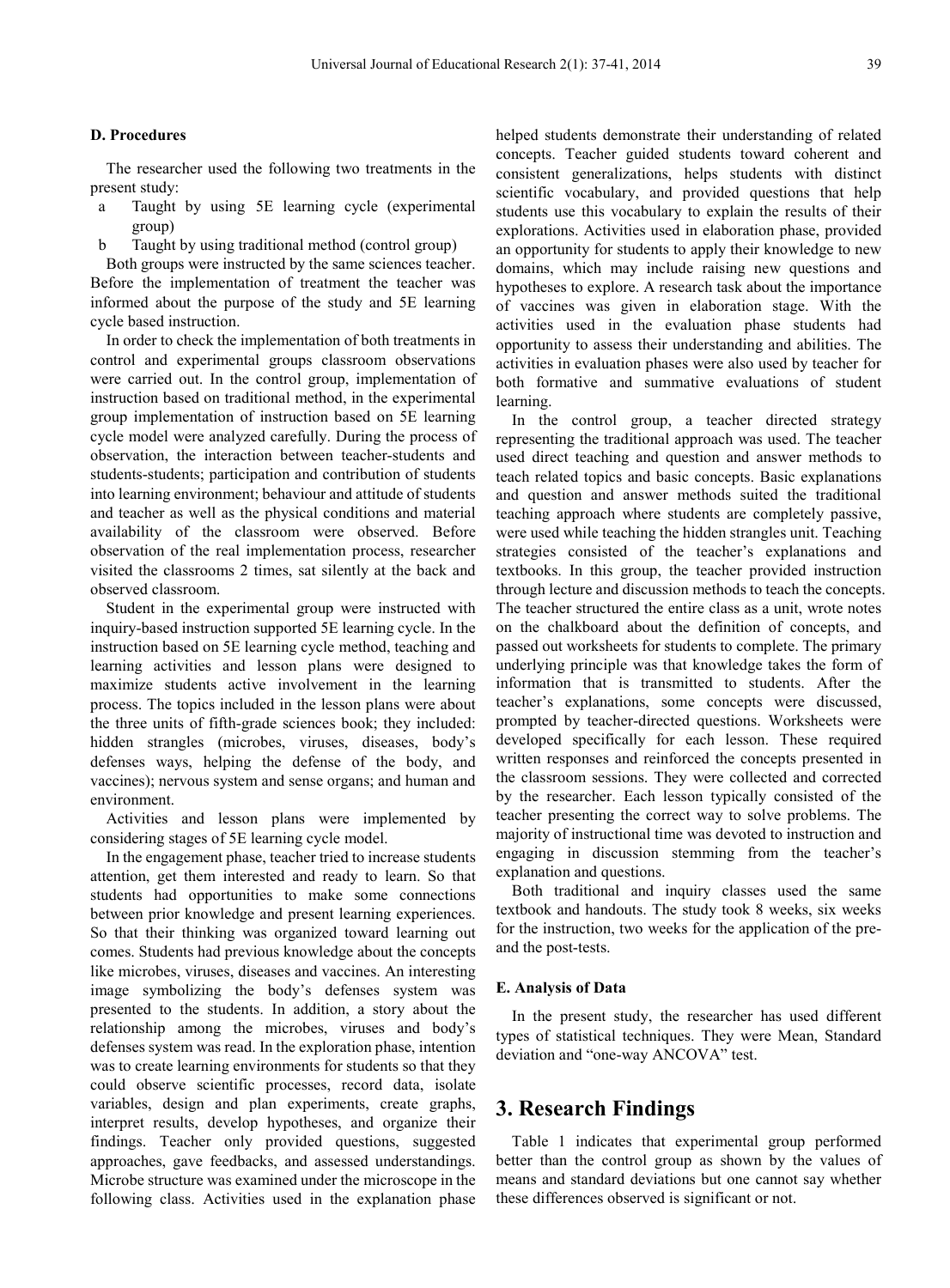variable state group N Mean Std. Deviation Std. Error Mean Pre-test experimental 20 3.15 1.461 .327 control 20 2.95 1.538 .344 Post-test experimental 20 7.30 .979 .219 control 20 6.35 1.226 .274

**Table 1.** Means, Standard Deviations and Std. Error Mean of the Experimental and Control Groups for Pretests and posttest scores in academic achievement test

|  | Table 2. ANCOVA analysis for the differences in post-test mean scores between experimental and control groups in academic achievement test |  |  |  |
|--|--------------------------------------------------------------------------------------------------------------------------------------------|--|--|--|
|  |                                                                                                                                            |  |  |  |

| Sour  | Sum of   | df | Mean   | F   | Si               |
|-------|----------|----|--------|-----|------------------|
| ce    | Squares  |    | Square |     | g.               |
| pre   | 2.327    |    | 2.327  | 2.0 | .16              |
|       |          |    |        | 56  | $\boldsymbol{0}$ |
| Grou  | 5.796    |    | 5.796  | 5.1 | .03              |
| p     |          |    |        | 21  | $\mathbf{0}$     |
| Error | 40.743   | 36 | 1.132  |     |                  |
|       |          |    |        |     |                  |
| Total | 1919.000 | 40 |        |     |                  |
|       |          |    |        |     |                  |

In order to investigate a research hypothesis, we used ANCOVA analysis. In the table 2 data on ANCOVA analysis for the differences in post-test scores between experimental and control groups in academic achievement test.

Table 2 indicates that the (F) value was (5.121) and it was significant value at the level (.030). This means that there is a significant difference in the means score of students taught sciences education using inquiry-based instruction supported 5E learning cycle and those taught using traditional approach.

# **4. Conclusion**

Based on the findings obtained in the study, it can be said that there is a significant difference between the achievement levels of the students who have been educated by inquiry-based instruction supported 5E learning method and the students who have been educated by the traditional teaching methods. The students who have been educated by inquiry-based instruction supported 5E learning cycle method have become more successful than the students who have been educated by the traditional teaching methods. This study offers results that support work previously performed by other researchers (Adams, Bevevino & Dengel, 1999; Sungur, Tekkaya & Geban, 2001; Lord, 1999; Marek, Eubanks & Gallaher, 1990; Seyhan & Morgil, 2007; Anderson, 2002, Cardak, Dikmenli and Saritas,2008).

Seyhan & Morgil (2007) compared two classes taught by traditional methods with two classes taught using the 5E instructional model method. The study indicated that the experimental groups had much greater understanding of the information covered especially on questions that required interpretation.

Pandey et al. (2011) and Asimge Akpulluku et al (2011) concluded that inquiry training model have statistically significant effect over conventional teaching method on academic achievement of students.

Therefore, Classroom teachers should consider how to prepare learning environments in which students will be active in accordance with their characteristics and then present these environments to students. Creating techniques based on the 5E instructional model on various subjects will attach a higher degree of importance on the 5E instructional model. In addition, the education of trainee teachers will benefit from these methods.

# **REFRENCES**

- [1] Akpulluku. A, and Gunay.F.Y (2011) "The Effect of Inquiry Based Learning Environment In Science And Technology Course On The Students' Academic Achievements," *Western Anatolia Journal of Educational Sciences,* Dokuz Eylul University Institute, Izmir, Turkey, ISSN 1308-8971,.
- [2] Anderson, R. (1997). The research on teaching as inquiry. Paper presented for the Center for Science, Mathematics and Engineering Education. *National Research Council, Washington D.C.*
- [3] Anderson, R. (2002). Reforming Science Teaching: What research says about inquiry. *Journal of Science Teacher Education, 13*, 1-2.
- [4] Baez, A. (1971). *"Aims, Contents and Methodology of Science Teaching",* in Science and Education in Developing States, edited by Gillon, H., Draeger Publishers, New York.
- [5] Bevevino, M., Dengel, J. and Adams, K. (1999), Constructivist Theory in the Classroom, Constructivist Theory In the Classroom